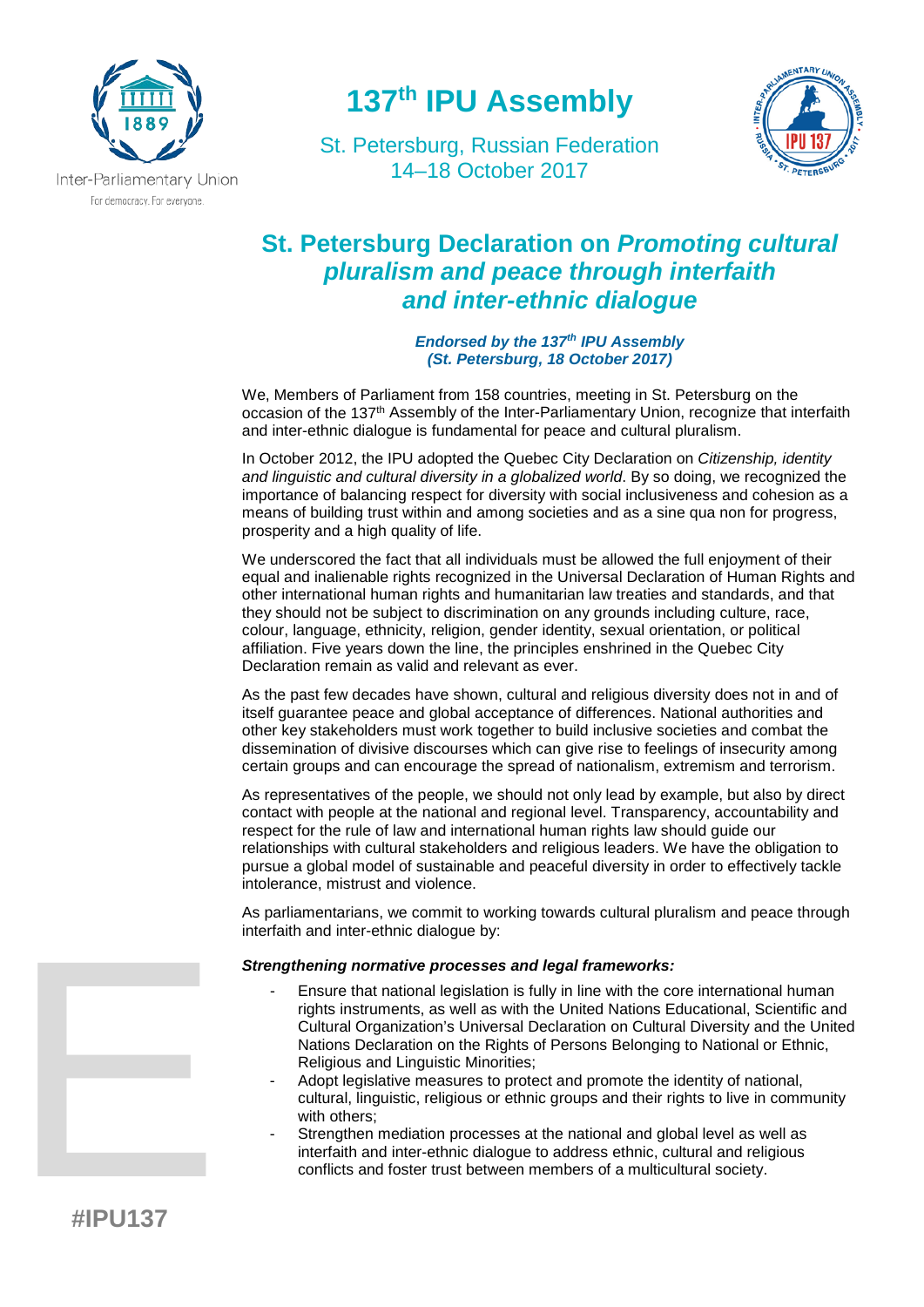#### *Making parliaments more representative and effective institutions:*

- Introduce policies to ensure MPs are more representative of society in terms of gender, age, language, religion and ethnicity, including through the adoption of affirmative measures and provisions to guarantee that national minorities hold at least one seat in parliament and can participate in legislative bodies;
- Require governments to include an impact assessment on religious and ethnic minorities when submitting draft legislation and national budgets to parliament, in accordance with the objective of the 2030 Agenda for Sustainable Development to leave no one behind;
- Create sufficient opportunities for parliamentary discussions and debates through, for example, the establishment of parliamentary committees or inter-parliamentary commissions on cultural pluralism and religious diversity, in order to better understand and solve social conflicts through parliamentary action:
- Ensure that measures taken to prevent violent extremism are in full compliance with international human rights law and are not based on stereotypes or misconceptions;
- Support the creation of safe spaces for dialogue and the establishment of inclusive platforms in terms of gender, age, culture and religion, where key stakeholders can discuss local, regional and national actions related to religious diversity and cultural pluralism;
- Guarantee that MPs representing religious and ethnic minorities form part of national delegations attending international fora and deliberations, in particular IPU Assemblies and events.

# *Preventing human rights violations relating to culture and religion:*

- Allocate sufficient resources to conduct awareness-raising activities on cultural and religious issues among law enforcement officers so as to strengthen their ability to identify and investigate hate crimes, in line with international standards and protocols;
- Build the capacity of outreach workers and mediators in order to create peaceful and trusting environments at the local and regional levels;
- Ensure that the legislative process is transparent, and that parliamentary records are made available and accessible so that religious and ethnic minorities can understand and follow the activity of MPs and hold them accountable for their actions;
- Design protection measures for all religious and ethnic minorities within the national territory, including non-citizens, migrants and newly arrived minorities.

# *Building social dialogue for multicultural and inclusive societies:*

- Exercise effective budgetary oversight so as to prevent the funding of projects and organizations that promote hate and intolerance, openly combat hate speech in public discourse and online platforms, and support projects with a greater balance in terms of gender, culture and religion, particularly at local and regional levels, including through mixed housing areas, collective events and multicultural media;
- Collaborate with scientists on cultural and religious matters and work in partnership with local religious leaders to assess social challenges, such as the struggle against fundamentalism, and ensure that religious and cultural interpretations respect the human rights of all people, in particular women, young people and ethnic and religious minorities;
- Take concrete action to eliminate structural or systemic discrimination against ethnic and religious minorities, including by implementing processes for the collection and analysis of data disaggregated by gender, age, language, ethnicity, religion, and other minority status.

#### *Focusing on civic education and improving interpersonal skills:*

- Promote the teaching of soft skills and human rights education at all levels of education, including the importance of religious pluralism and cultural diversity;
- Establish a national network on diversity comprising academic and professional experts in order to share best practices and successful diversity experiences and independently monitor the implementation of public policies;
- Enhance the role of science, promote holistic approaches and comparative methods in order to better explain globalization processes and their impact, and support ongoing training on religious pluralism and cultural diversity for public officials, including local authority workers and police officers.